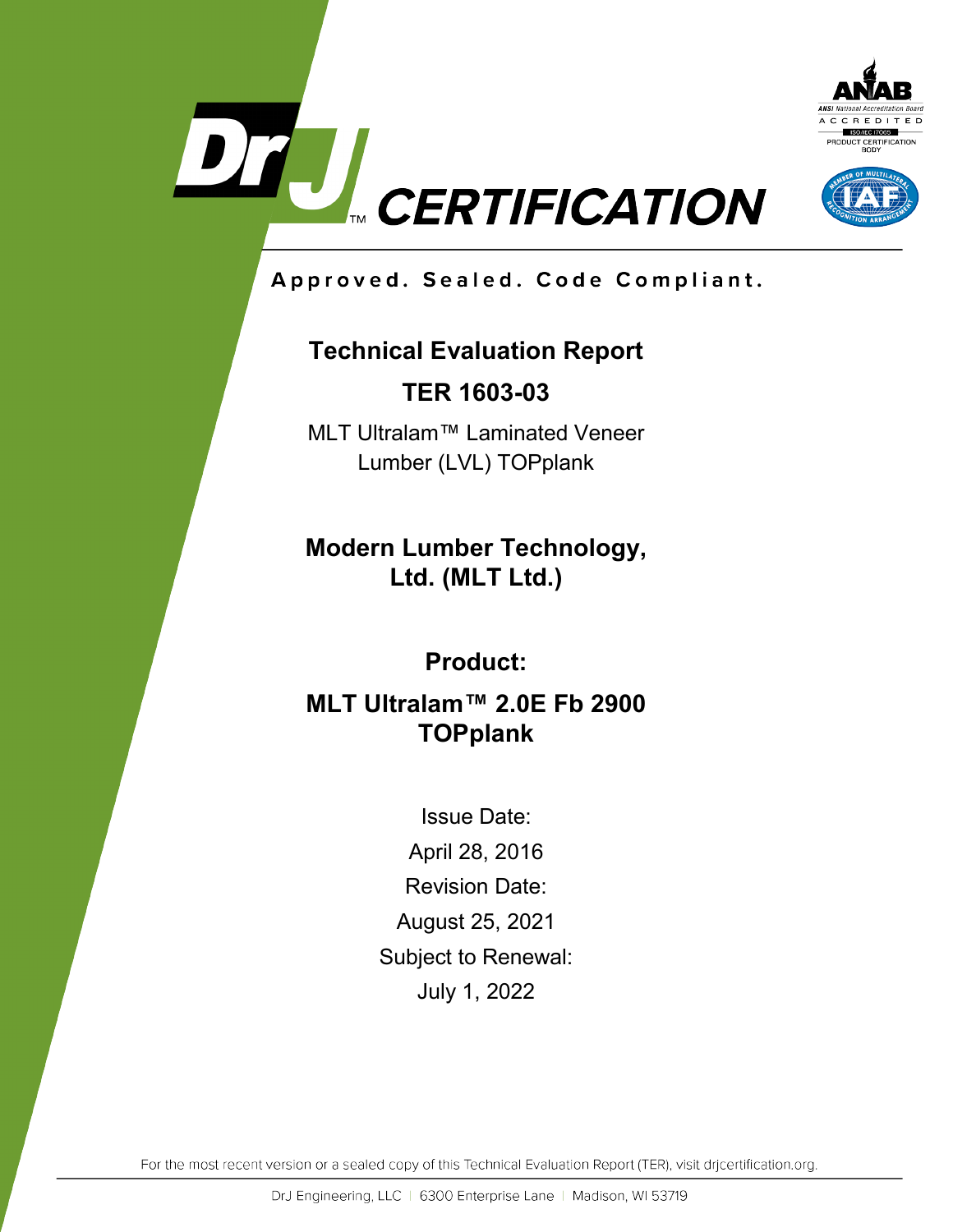



# COMPANY

#### INFORMATION:

Modern Lumber Technology, Ltd. (MLT Ltd.)

191186, 14 Bolshaya Morskaya Str St Petersburg Russia

+7 812 3124898

ultralam.com

DIVISION: 06 00 00 - WOOD, PLASTICS AND COMPOSITES

SECTION: 06 17 00 - Shop-Fabricated Structural Wood

SECTION: 06 17 13 - Laminated Veneer Lumber

### 1 PRODUCT EVALUATED1

- 1.1 MLT Ultralam™ 2.0E Fb 2900 TOPplank
- 2 APPLICABLE CODES AND STANDARDS<sup>2,3</sup>
- 2.1 *Codes*

j

- 2.1.1 *IBC—12, 15, 18: International Building Code®*
- 2.1.2 *IRC—12, 15, 18: International Residential Code®*
- 2.1.3 *NBC—10, 15: National Building Code of Canada*
- 2.2 *Standards and Referenced Documents*
- 2.2.1 *ANSI A10.8: Scaffolding Safety Requirements*
- 2.2.2 *ANSI/AWC NDS®: National Design Specification (NDS®) for Wood Construction*
- 2.2.3 *ASTM D143: Standard Test Methods for Small Clear Specimens of Timber*
- 2.2.4 *ASTM D198: Standard Test Methods of Static Tests of Lumber in Structural Sizes*
- 2.2.5 *ASTM D2559: Standard Specification for Adhesives for Bonded Structural Wood Products for Use Under Exterior Exposure Conditions*
- 2.2.6 *ASTM D5456: Standard Specification for Evaluation of Structural Composite Lumber Products*
- 2.2.7 *CSA O86: Engineering Design in Wood*
- 2.2.8 *CSA S269.2: Access Scaffolding for Construction Purposes*
- 2.2.9 *OSHA 29 CFR 1910.28: Duty to Have Fall Protection and Falling Object Protection*
- 2.2.10 *OSHA 29 CFR 1926 Subpart L App A: Scaffold Specifications*

<sup>1</sup> For more information, visit drjcertification.org or call us at 608-310-6748.

<sup>&</sup>lt;sup>2</sup> Unless otherwise noted, all references in this TER are from the 2018 version of the codes and the standards referenced therein. This material, design, or method of construction also complies with the 2000-2015 versions of the referenced codes and the standards referenced therein.

<sup>&</sup>lt;sup>3</sup> All terms defined in the applicable building codes are italicized.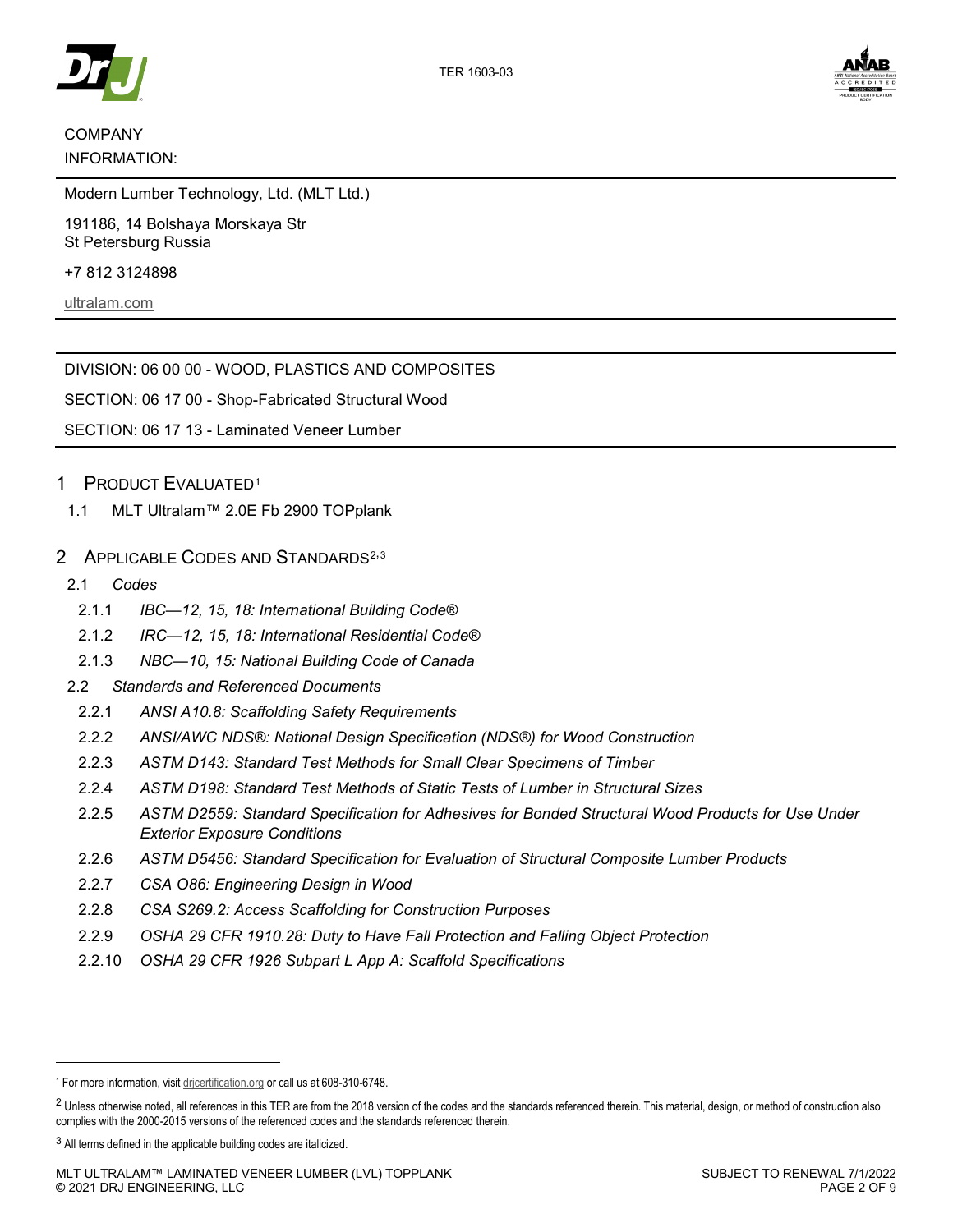



## 3 PERFORMANCE EVALUATION

- 3.1 MLT Ultralam™ 2.0E LVL TOPplank was evaluated to determine its resistance properties, which are used to develop reference design values for Allowable Stress Design (ASD) and specified strength and modulus of elasticity values for Limit States Design (LSD). This TER examines MLT Ultralam™ 2.0E LVL TOPplank for the following:
	- 3.1.1 Use in flatwise bending as a scaffold plank as defined by *ANSI A10.8* Section 3.59
	- 3.1.2 Use in flatwise bending as a scaffold plank as defined by *OSHA 29 CFR* 1926.450(b)
	- 3.1.3 Use in flatwise bending as a scaffold plank as defined by *CSA S269.2*
- 3.2 Any code compliance issues not specifically addressed in this section are outside the scope of this TER.
- 3.3 Any engineering evaluation conducted for this TER was performed within DrJ's ANAB "accredited ICS code scope" and/or the defined professional engineering scope of work on the dates provided herein.

#### 4 PRODUCT DESCRIPTION AND MATERIALS

- 4.1 MLT Ultralam™ 2.0E LVL TOPplank is manufactured by Modern Lumber Technology, Ltd. (MLT) at its facility in Torzhok, Russia.
- 4.2 The product is manufactured by laminating wood veneers with an exterior type adhesive (complying with *ASTM D2559*) in a continuous process with the grain of the wood oriented parallel to the length of the member in accordance with an ISO 9001 quality certification system.
- 4.3 The wood veneer properties and species, adhesive, manufacturing parameters, and finished product dimensions and tolerances are specified in the approved quality documentation and MLT's in-plant manufacturing standard.
- 4.4 *Material Availability*
	- 4.4.1 Thickness: 1½" (38 mm), 15/8" (42 mm)
	- 4.4.2 Widths: 87/8" (225 mm), 9¼" (235 mm), 9½" (241 mm), and 11¼" (286 mm)
	- 4.4.3 Lengths: up to 60' (18.3 m)

## 5 APPLICATIONS

- 5.1 Structural applications include use in flatwise bending as a scaffold plank.
- 5.2 Where the application exceeds the limitations set forth herein, design shall be permitted in accordance with accepted engineering procedures, experience, and technical judgment.
- 5.3 *Design*
	- 5.3.1 Design of MLT Ultralam™ 2.0E LVL TOPplank is governed by the applicable code and the provisions for Structural Composite Lumber (SCL) in *NDS* and Structural Composite Lumber Products in *CSA O86*.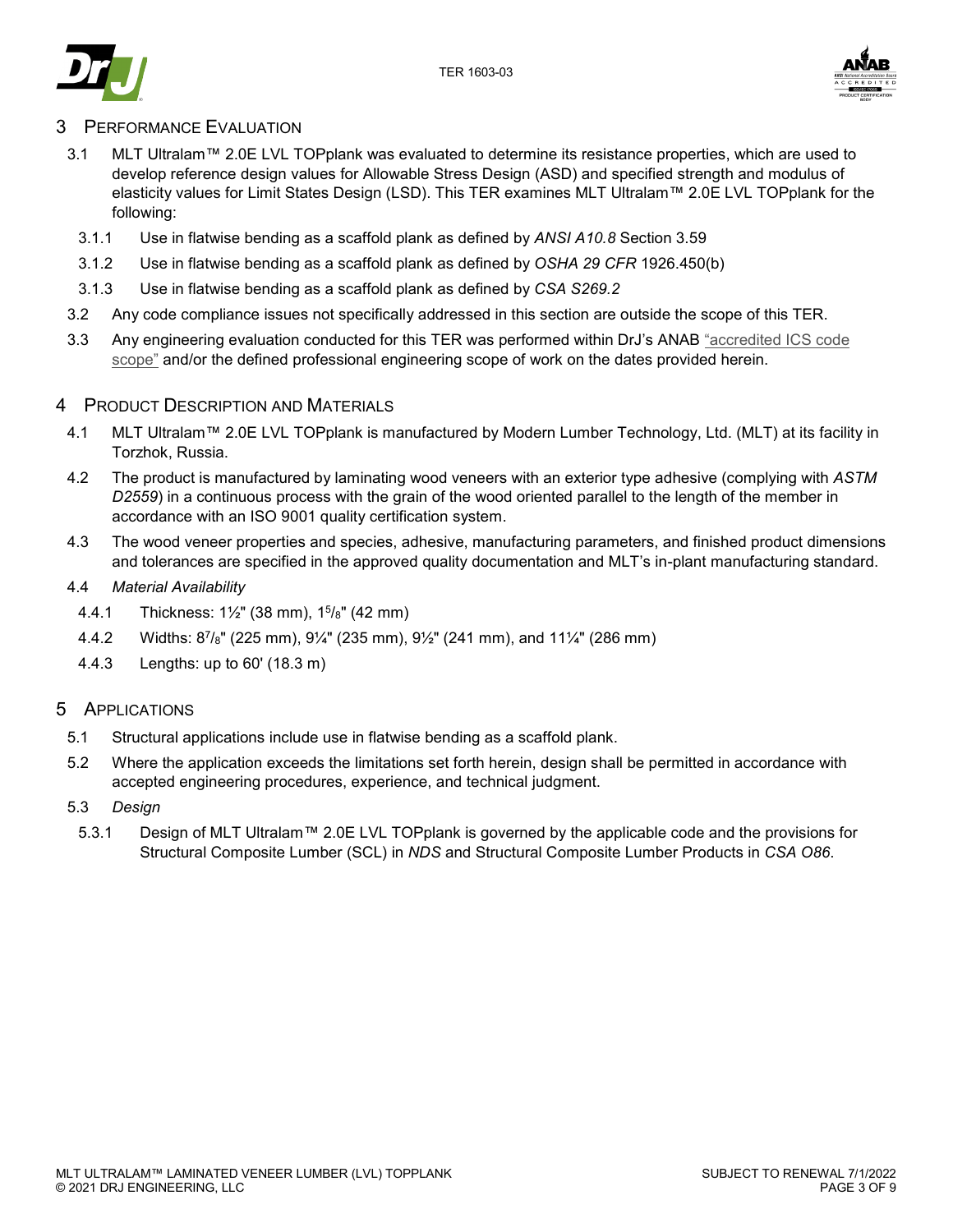



- 5.3.2 Unless otherwise noted, adjustment of the design stresses for duration of load shall be in accordance with the applicable code.
	- 5.3.2.1 The design provisions for wood construction noted in *IBC* Section 2302.14 and *IRC* Section R301.1.3 apply to MLT Ultralam™ 2.0E LVL TOPplank for ASD, unless otherwise noted in this report. Allowable unit stresses for MLT Ultralam™ 2.0E LVL TOPplank are specified in Table 1.

#### TABLE 1. FLATWISE USE REFERENCE DESIGN VALUES FOR MLT ULTRALAM™ 2.0E LVL TOPPLANK (ALLOWABLE STRESS DESIGN)2,6,7,8

| <b>Moisture</b>       | Bending, F <sub>b</sub> | Horizontal Shear, F <sub>v</sub> | <b>Plank Modulus of Elasticity, E</b> |                   |
|-----------------------|-------------------------|----------------------------------|---------------------------------------|-------------------|
| <b>Content</b>        | psi (MPa)               | psi (MPa)                        | psi (MPa)                             |                   |
|                       | Plank <sup>1,4</sup>    | Plank <sup>1,5</sup>             | Apparent <sup>3</sup>                 | True <sup>3</sup> |
| $MC \leq 16\%$        | 2,900                   | 100                              | 1,900,000                             | 2,000,000         |
|                       | (20.0)                  | (0.69)                           | (13, 100)                             | (13,790)          |
| $16\% < MC \leq 30\%$ | 2,300                   | 100                              | 1,500,000                             | 1,600,000         |
|                       | (15.9)                  | (0.69)                           | (10, 342)                             | (11, 032)         |

SI: 1 psi = 0.00689 MPa

1. The reference design values in this table are for normal load duration. Loads of longer or shorter duration shall be adjusted in accordance with the applicable code. Duration of load adjustments shall not be applied to E.

2. Orientation nomenclature for MLT Ultralam™ 2.0E LVL TOPplank



3. The Apparent E can be used directly in traditional beam deflection formulas. Using True E, deflection is calculated as follows for uniformly loaded simple span beams.  $\Delta = [5WL^{4}/(32Ebh^{3})] + [12WL^{2}/(5Ebh)]$ 

where:  $\Delta$  = deflection in inches

W = uniform load in pounds/inch

- $L =$ span in inches
- $E$  = modulus of elasticity in psi
- b = width of beam in inches
- h = depth of beam in inches
- 4. The bending values in these tables are based on a referenced depth of 1½".
- 5. Horizontal shear value for L-X plane only
- 6. TOPplank are generally used in elevated locations with good air circulation conducive to drying of the wood fibers.
- 7. These design values have been developed in accordance with *ANSI A10.8* Appendix C.
- 8. Values are for new or like-new product.

j

<sup>4</sup> 2015 *IBC* Section 2301.2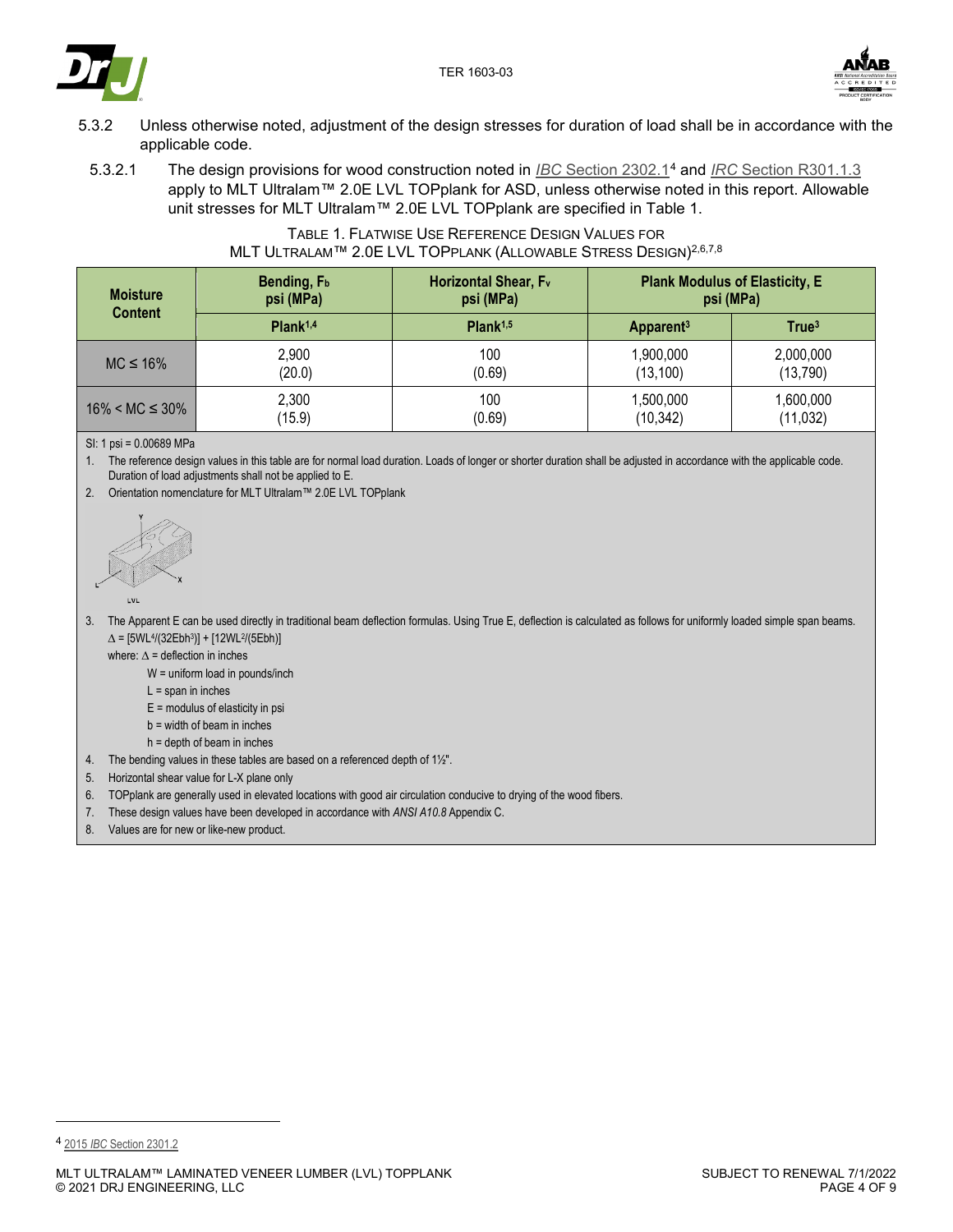



- 
- 5.3.2.2 The design provisions for wood construction noted in *CSA O86* Section 13.4 apply to MLT Ultralam™ 2.0E LVL TOPplank for Limit States Design, unless otherwise noted in this report. Specified strength and modulus of elasticity values for MLT Ultralam™ 2.0E LVL TOPplank are specified in Table 2.

TABLE 2. FLATWISE USE SPECIFIED STRENGTH AND MODULUS OF ELASTICITY VALUES FOR MLT ULTRALAM™ 2.0E LVL TOPPLANK (LIMIT STATES DESIGN)2,6,7,8

| <b>Moisture Content</b> | Bending, F <sub>b</sub> | Horizontal Shear, F <sub>v</sub> | <b>Plank Modulus of Elasticity, E</b> |                   |
|-------------------------|-------------------------|----------------------------------|---------------------------------------|-------------------|
|                         | psi (MPa)               | psi (MPa)                        | psi (MPa)                             |                   |
|                         | Plank <sup>1,4</sup>    | Plank <sup>1,5</sup>             | Apparent <sup>3</sup>                 | True <sup>3</sup> |
| $MC \leq 16\%$          | 5,200                   | 190                              | 1,900,000                             | 2,000,000         |
|                         | (35.9)                  | (1.31)                           | (13, 100)                             | (13, 790)         |
| $16\% < MC \leq 30\%$   | 4,100                   | 190                              | 1,500,000                             | 1,600,000         |
|                         | (28.3)                  | (1.31)                           | (10, 342)                             | (11, 032)         |

SI: 1 MPa = 145 psi

1. The reference design values in this table are for normal load duration. Loads of longer or shorter duration shall be adjusted in accordance with the applicable code. Duration of load adjustments shall not be applied to E.

2. Orientation nomenclature for MLT Ultralam™ 2.0E LVL TOPplank



- 3. The Apparent E can be used directly in traditional beam deflection formulas. Using True E, deflection is calculated as follows for uniformly loaded simple span beams.
	- $\Delta = [5WL^{4}/(32Ebh^{3})] + [12WL^{2}/(5Ebh)]$
	- Where:  $\Delta$  = deflection in inches
		- W = uniform load in pounds/inch
		- $L =$ span in inches
		- $E$  = modulus of elasticity in psi
		- b = width of beam in inches
		- h = depth of beam in inches
- 4. The bending values in these tables are based on a referenced depth of 1½".
- 5. Horizontal shear value for L-X plane only
- 6. TOPplanks are generally used in elevated locations with good air circulation conducive to drying of the wood fibers.
- 7. These design values have been developed in accordance with *ANSI A10.8* Appendix C.
- 8. Values are for new or like-new product.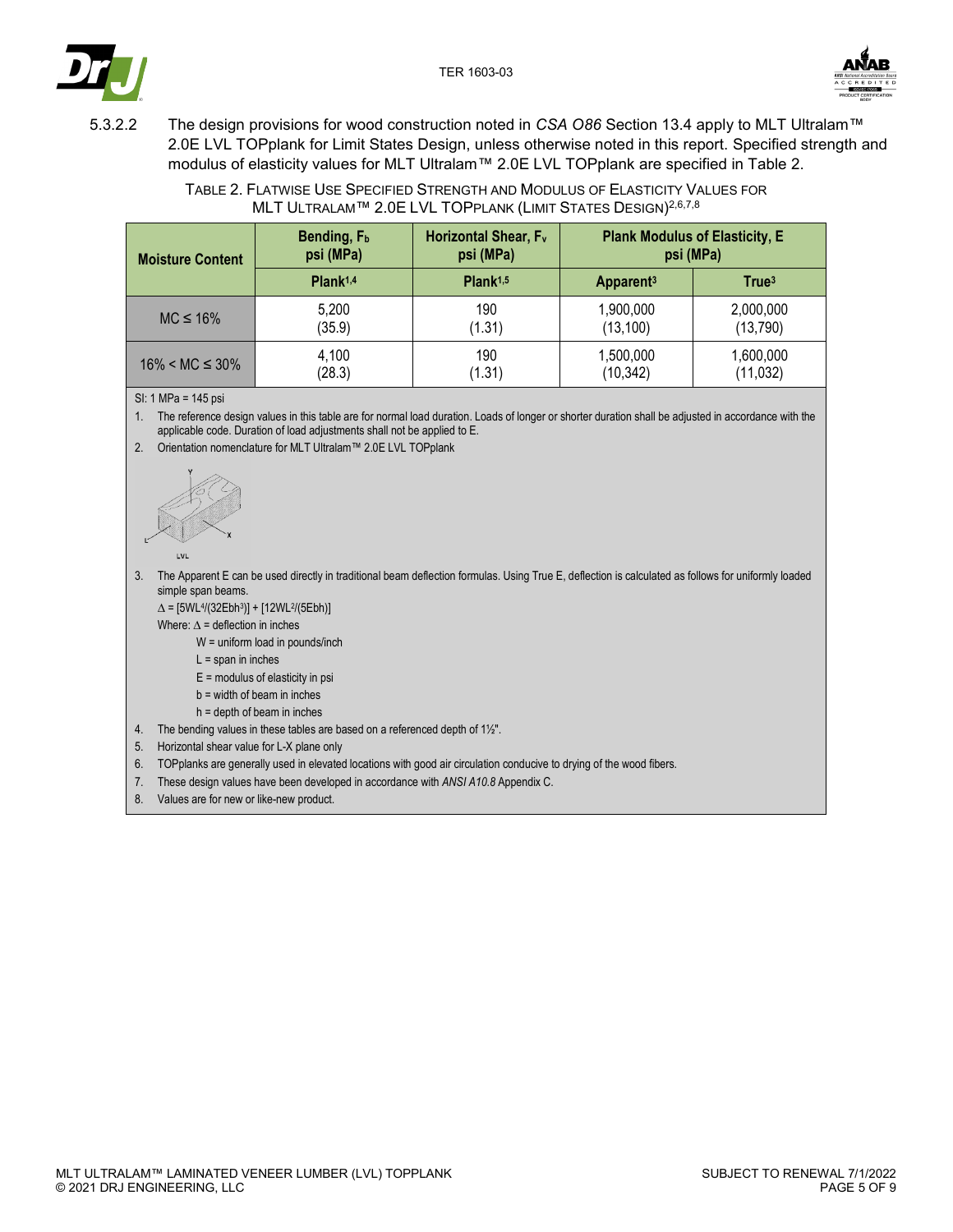



5.3.2.3 Allowable spans for live load conditions defined in *ANSI A10.8* are provided in Table 3 for various member sizes.

|                      |                        | Allowable Span, ft (mm) <sup>1</sup> |                          |  |
|----------------------|------------------------|--------------------------------------|--------------------------|--|
| <b>Size</b>          | Live Load <sup>2</sup> | $MC \leq 16 \%$                      | $16\% \leq MC \leq 30\%$ |  |
|                      | One Person Load        | $9'$ - 10" (2,995)                   | $8' - 8''$ (2,652)       |  |
|                      | Two Person Load        | $7'$ - 11" (2,403)                   | $7' - 2'' (2, 178)$      |  |
| $1.5" \times 8.85"$  | Three Person Load      | $6' - 2''$ (1,885)                   | $5' - 4''$ (1,618)       |  |
| (38mm x 225mm)       | Light Duty (25 psf)    | $9'$ - 10" (2,995)                   | $8' - 8''$ (2,652)       |  |
|                      | Medium Duty (50 psf)   | $9'$ - 10" (2,995)                   | $8' - 8''$ (2,652)       |  |
|                      | Heavy Duty (75 psf)    | $8' - 11''(2,724)$                   | $8' - 3''$ (2,506)       |  |
|                      | One Person Load        | $10' - 0''$ (3,054)                  | $8'$ - 10" (2,703)       |  |
|                      | Two Person Load        | $8' - 0''$ (2,444)                   | $7' - 3'' (2,214)$       |  |
| $1.5" \times 9.25"$  | Three Person Load      | $6' - 4''$ (1,941)                   | $5' - 5''$ (1,662)       |  |
| (38mm x 235mm)       | Light Duty (25 psf)    | $10' - 0''$ (3,054)                  | $8'$ - 10" (2,703)       |  |
|                      | Medium Duty (50 psf)   | $10' - 0''$ (3,054)                  | $8'$ - 10" (2,703)       |  |
|                      | Heavy Duty (75 psf)    | $8' - 11''(2,724)$                   | $8' - 3''$ (2,506)       |  |
|                      | One Person Load        | 10' - 11" (3,322)                    | $9' - 8'' (2,938)$       |  |
|                      | Two Person Load        | $8' - 8''$ (2,640)                   | $7'$ - 10" (2,383)       |  |
| $1.5" \times 11.25"$ | Three Person Load      | $7' - 2'' (2, 174)$                  | $6' - 2''$ (1,881)       |  |
| (38mm x 286mm)       | Light Duty (25 psf)    | 10' - 11" (3,322)                    | $9' - 8'' (2,938)$       |  |
|                      | Medium Duty (50 psf)   | $10' - 2(3,087)$                     | $9' - 4'' (2,834)$       |  |
|                      | Heavy Duty (75 psf)    | $8' - 11''(2,724)$                   | $8' - 3''$ (2,506)       |  |

## TABLE 3. ALLOWABLE SPANS FOR TOPPLANK LVL SCAFFOLD PLANK USED IN THE UNITED STATES

SI: 1 in = 25.4 mm

1. Allowable spans are determined through an evaluation of bending stress, horizontal shear stress, and an allowable deflection of L/60 using the live loads shown. The member self-weight is included in all span determinations. Spans shown are center of bearing to center of bearing. Always use appropriate length planks for the span condition. Refer to OSHA for minimum and maximum cantilever requirements.

2. Live loads are as defined in *ANSI A10.8* Section 5.1.2. Proper scaffold plank selection must be based on the most restrictive load case anticipated when planks are in service.

5.3.2.4 Allowable spans for several live load conditions defined in *CSA S269.2* are provided in Table 4 for various member sizes.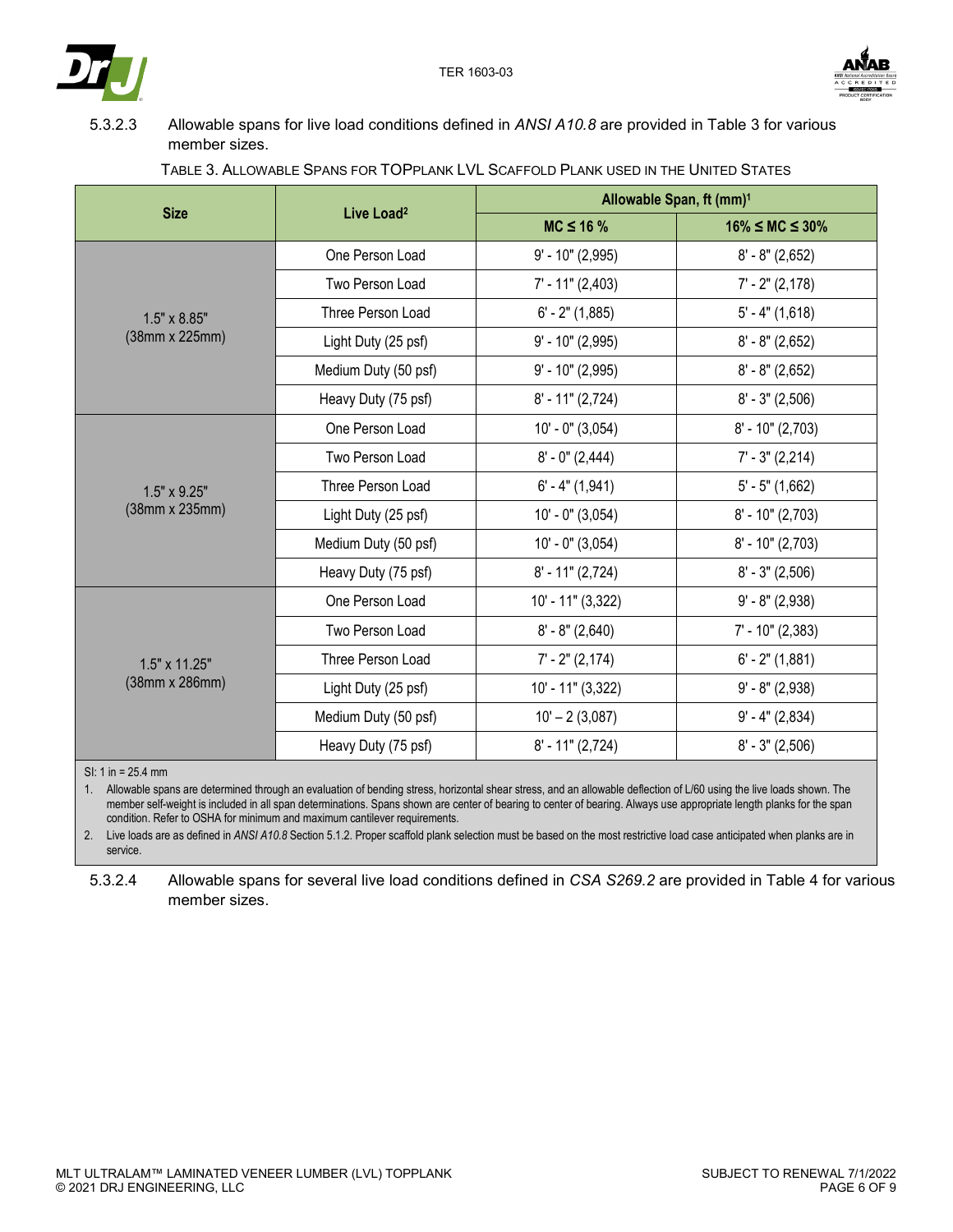



#### TABLE 4. ALLOWABLE SPANS FOR TOPPLANK LVL SCAFFOLD PLANK USED IN CANADA

|                                               | Live Load <sup>2</sup> | Allowable Spans, ft (mm) <sup>1</sup> |                          |  |
|-----------------------------------------------|------------------------|---------------------------------------|--------------------------|--|
| <b>Size</b>                                   |                        | $MC \leq 16 \%$                       | $16\% \leq MC \leq 30\%$ |  |
|                                               | 50 psf                 | $9' - 6'' (2,895)$                    | $8'$ - $9''(2,667)$      |  |
|                                               | 75 psf                 | $8' - 3''$ (2,514)                    | $7' - 8''$ (2,336)       |  |
| $1.5" \times 8.85"$<br>(38mm x 225mm)         | 500 lbs                | $5'$ - 1" (1,549)                     | $4'$ - 1" (1,244)        |  |
|                                               | 25 psf + 250 plf       | $8' - 4'' (2,540)$                    | $7' - 6''$ (2,286)       |  |
|                                               | 75 psf + 265 plf       | $6' - 8''$ (2,032)                    | $5' - 8''(1,727)$        |  |
|                                               | 50 psf                 | $9' - 6''$ (2,895)                    | $8' - 9''(2,667)$        |  |
|                                               | 75 psf                 | $8' - 3''$ (2,514)                    | $7' - 8''$ (2,336)       |  |
| $1.5" \times 9.25"$<br>$(38mm \times 235mm)$  | 500 lbs                | $5'$ - 4" (1,633)                     | $4' - 3''(1,295)$        |  |
|                                               | 25 psf + 250 plf       | $8' - 4'' (2, 554)$                   | $7' - 6''$ (2,286)       |  |
|                                               | 75 psf + 265 plf       | $6' - 8'' (2,032)$                    | $5' - 8''(1,730)$        |  |
|                                               | 50 psf                 | $9' - 6''$ (2,895)                    | $8' - 9'' (2,667)$       |  |
|                                               | 75 psf                 | $8' - 3''$ (2,514)                    | $7' - 8''$ (2,336)       |  |
| $1.5" \times 11.25"$<br>$(38mm \times 286mm)$ | 500 lbs                | $6'$ - 5" (1,995)                     | $5'$ - 1" (1,549)        |  |
|                                               | 25 psf + 250 plf       | $8' - 4'' (2,540)$                    | $7'$ - 6" (2,286)        |  |
|                                               | 75 psf + 265 plf       | $6' - 8''$ (2,032)                    | $5' - 8''(1,727)$        |  |

SI: 1 in = 25.4 mm, 1 psf = 0.0479 kN/m2

1. Allowable spans are determined through an evaluation of ultimate bending strength/4, ultimate horizontal shear strength/4, Live Load/80. The member self-weight is included in the span checks for bending and shear strength. Spans shown are center of bearing to center of bearing. Always use appropriate length planks for the span condition. Refer to CSA for minimum and maximum cantilever requirements.

2. Loads are as defined in Clause 6 of *CSA S269.2*. PLF loads are applied across the plank width at mid span. Proper scaffold plank selection must be based on the most restrictive load case anticipated when planks are in service.

## 6 INSTALLATION

- 6.1 TOPplank is part of an overall scaffolding system. Consult the OSHA or OHS regulations on installation and the use of TOPplank referenced in Section 2.2.
- 6.2 Installation shall comply with the manufacturer's installation instructions and this TER. In the event of a conflict between the manufacturer's installation instructions and this TER, the more restrictive shall govern.

## 7 SUBSTANTIATING DATA

- 7.1 Testing has been performed under the supervision of a professional engineer and/or under the requirements of ISO/IEC 17025 as follows:
- 7.1.1 Bending testing in accordance with *ASTM D198* and *ASTM D5456*
- 7.1.2 Shear testing in accordance with *ASTM D143* and *ASTM D5456*
- 7.1.3 Adhesive testing in accordance with *ASTM D2559* and *ASTM D5456*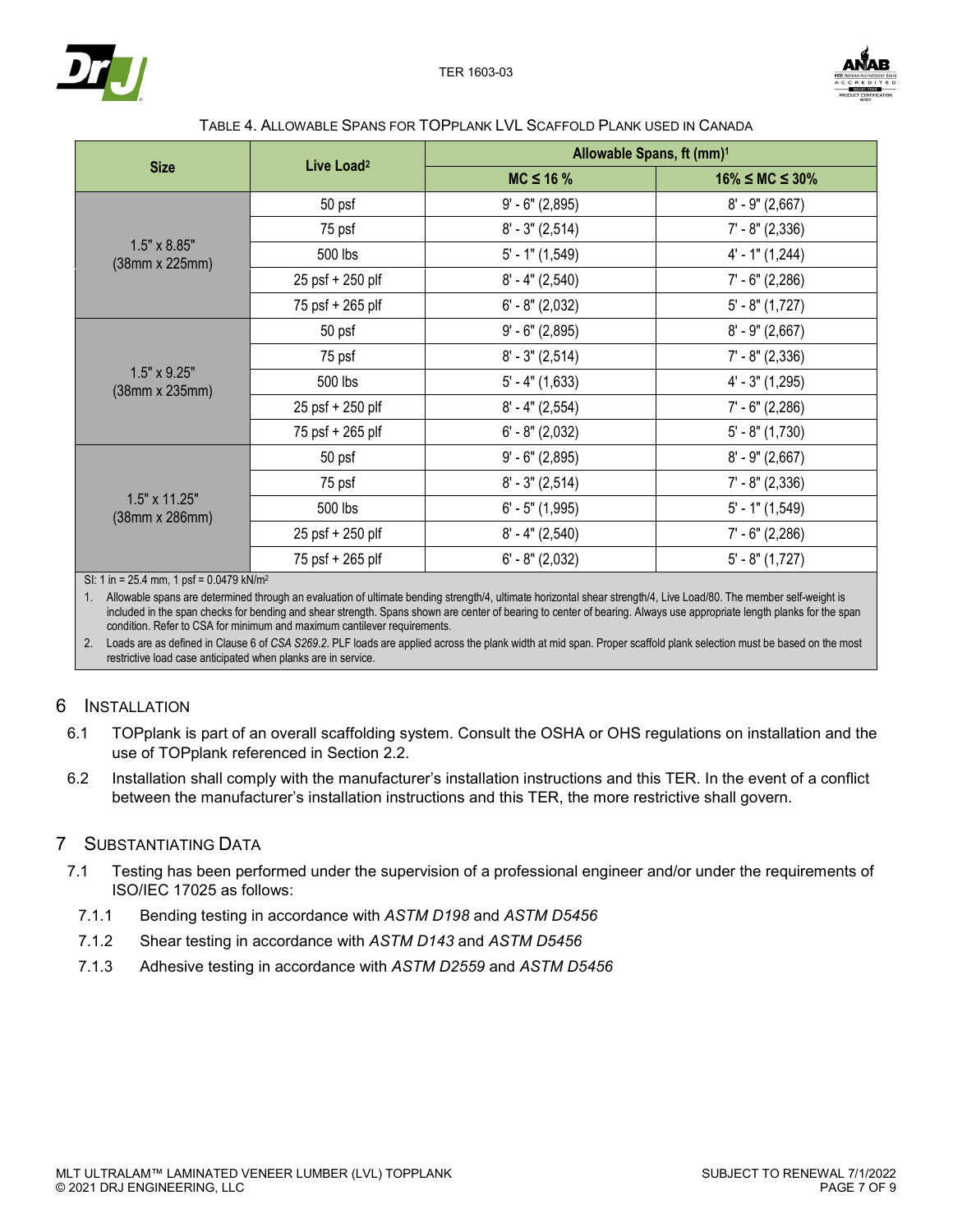



- 7.2 Information contained herein is the result of testing and/or data analysis by sources which conform to *IBC* Section 1703 and/or professional engineering regulations. DrJ relies upon accurate data to perform its ISO/IEC 17065 evaluations.
- 7.3 Where appropriate, DrJ's analysis is based on provisions that have been codified into law through state or local adoption of codes and standards. The providers of the codes and standards are legally responsible for their content. DrJ analysis may use code-adopted provisions as a control sample. A control sample versus a test sample establishes a product as being equivalent to that prescribed in this code in quality, *strength*, effectiveness, *fire resistance*, durability, and safety. Where the accuracy of the provisions provided herein is reliant upon the published properties of materials, DrJ relies upon the grade mark, grade stamp, mill certificate, and/or test data provided by material suppliers to be minimum properties. DrJ analysis relies upon these properties to be accurate.

## 8 FINDINGS

- 8.1 When used and installed in accordance with this TER and the manufacturer's installation instructions, the product listed in Section 1.1 is approved for the following:
	- 8.1.1 TOPplank meets all applicable requirements for use as scaffold plank in accordance with *ANSI A10.8*, *CSA O86*, and *CSA S269.2*.
	- 8.1.2 TOPplank meets the requirements of *OSHA 29 CFR* 1926.451 and *NBC*.
- 8.2 This product has been evaluated in the context of the codes listed in Section 2 and is compliant with all known state and local building codes. Where there are known variations in state or local codes applicable to this TER, they are listed here.
- 8.2.1 No known variations
- 8.3 Building codes require data from valid *research reports* be obtained from *approved sources* (i.e., licensed *registered design professionals* [RDPs]).
- 8.3.1 Building official approval of a licensed RDP is performed by verifying the RDP and/or their business entity is listed by the licensing board of the relevant *jurisdiction*.
- 8.4 Agencies who are accredited through ISO/IEC 17065 have met the code requirements for approval by the *building official*. DrJ is an ISO/IEC 17065 ANAB-Accredited Product Certification Body – Accreditation #1131 and employs RDPs.
- 8.5 Through ANAB accreditation and the IAF MLA, DrJ certification can be used to obtain product approval in any *jurisdiction* or country that has IAF MLA Members & Signatories to meet the Purpose of the MLA – "certified once, accepted everywhere."
- 8.6 *IBC* Section 104.11 (*IRC* Section R104.11 and *IFC* Section 104.9 are similar) states:

**104.11 Alternative materials, design and methods of construction and equipment.** The provisions of this code are not intended to prevent the installation of any material or to prohibit any design or method of construction not specifically prescribed by this code…Where the alternative material, design or method of construction is not *approved*, the *building official* shall respond in writing, stating the reasons the alternative was not *approved*.

## 9 CONDITIONS OF USE

- 9.1 Where required by the *building official*, also known as the authority having jurisdiction (AHJ) in which the project is to be constructed, this TER and the installation instructions shall be submitted at the time of *permit* application.
- 9.2 Any generally accepted engineering calculations needed to show compliance with this TER shall be submitted to the AHJ for review and approval.
- 9.3 Design loads shall be determined in accordance with the building code adopted by the *jurisdiction* in which the project is to be constructed and/or by the building designer (e.g., *owner* or RDP).
- 9.4 At a minimum, this product shall be installed per Section 6 of this TER.